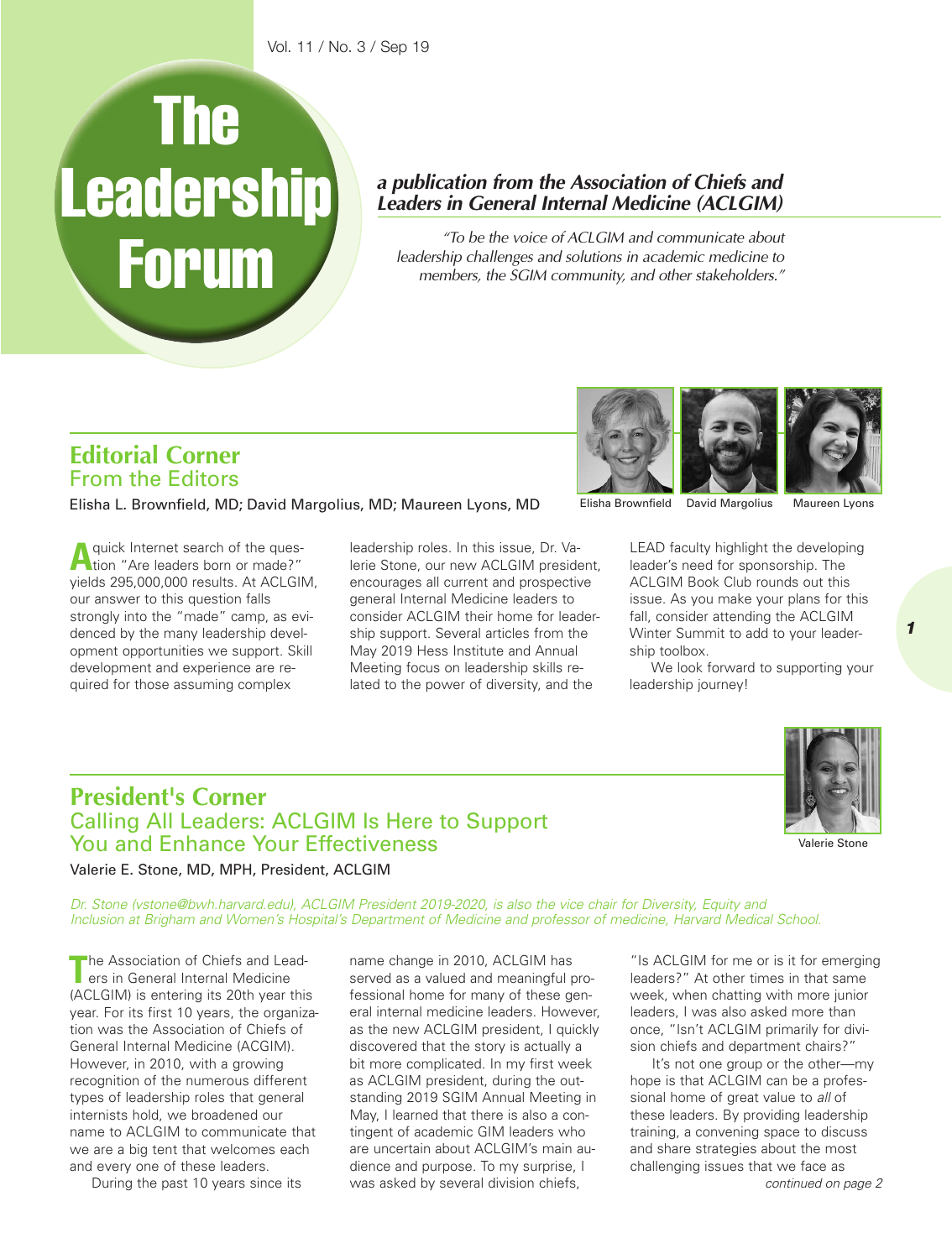#### *President's Corner*

*continued from page 1*

physician leaders, and the opportunity to meet and network with other leaders, I believe that ACLGIM can indeed meet the need of a wide array of generalist leaders.

Physicians who become leaders often do so because of a commitment to advancing the work of a division, department, clinical, educational, or research endeavor for the benefit of their patients or colleagues. Yet, we often take on these leadership roles with limited leadership experience or training. So, there is undoubtedly a need for ACLGIM among the early and emerging leaders. In addition, however, many of us find that as our roles and responsibilities evolve and unfold, more questions come up; therefore, we need a space in which to focus on and further sharpen our leadership skillset. In my own experience, I have been faced with new challenges associated with major recruitments, unexpected departures,

#### **Officers**

**Valerie Stone, MD, MPH** Boston, MA *President*

**Dan Hunt, MD** Atlanta, GA *President-Elect*

**Carlos Estrada, MD, MS** Birmingham, AL *Immediate Past President*

**Anuradha Paranjape, MD, MPH** Philadelphia, PA *Secretary-Treasurer*

**Shin-Ping Tu, MD, MPH** Sacramento, CA *Secretary-Treasurer Elect*

#### **Ex-officio Council**

**Karen B. DeSalvo, MD, MPH, MSc** Austin, TX *SGIM President*

**Mohan Nadkarni, MD** Charlottesville, VA *ASP Liaison*

**Suzanne Brandenburg, MD** Denver, CO *Winter Summit Chair*

**Kirsten Feiereisel, MD** Winston-Salem, NC *Hess Institute Chair*

**Eric Bass, MD, MPH** Baltimore, MD *Chief Executive Officer*

**Elisha Brownfield, MD** *Editor, Leadership Forum*

**David Margolius, MD** *Associate Editor, Leadership Forum*

**Maureen Lyons, MD** *Associate Editor, Leadership Forum*

**Frank Darmstadt** *Copy Editor*

physician well-being, hospital network development, and the arrival of new Csuite senior leaders that I could not have anticipated when I began in each of my leadership roles. I realize that it will not be easy to ensure that we are meeting the needs of a diverse array of leaders, but we ACLGIM leaders are committed to doing our best to achieve that goal. Carlos Estrada's article in the previous ACLGIM Leadership Forum detailed our strategic plan and tactics<sup>1</sup>, so I will not repeat them in detail here. But briefly, our goals are as follows: 1) to provide value and support to leaders as ACLGIM members, 2) to foster the continuous development of current and future leaders in general internal medicine, and 3) to synergize with key SGIM priorities and external partners.

Over the past 20 years, I have been a residency program director, associate chief of a GIM division, department chair, and now a vice chair of a department of medicine. Like so many of you, I have been evolving and growing in each of these roles, and I was often thinking about what skills I needed for my current role, as well as looking ahead and endeavoring to prepare for my next role. However, two things that often distinguished me from my colleagues as I took on those leadership roles, were my gender and race. While women and under-represented minorities now make up a higher proportion of academic general internal medicine than we did when I entered our field 30 years ago, we remain underrepresented among academic leadership at every level. The reasons for this are complex and numerous. However, we know that

at least part of the reason is less access to powerful networks, mentors, and sponsors and less access to the information that these groups and individuals can provide. ACLGIM can provide this network, this information, and access to mentors and sponsors. Therefore, an important part of ACLGIM's Goal #1 this year is to advance and support the careers of diverse leaders, with a focus on current as well as emerging women and minority generalist leaders.

Attending this year's ACLGIM Summit is a great way for each of you leaders in our big tent, including established leaders, new leaders, emerging leaders, women leaders, and minority leaders, to start benefitting from all ACLGIM has to offer. This year's Summit will focus on the incredibly important topic of making successful and effective career transitions and transformations. We will discuss not only how to transition successfully, but also *when to make a career transition*—one of the most frequent questions I hear from colleagues at every career stage. I hope you will join me at the Summit! I also look forward to hearing your ideas and suggestions about how ACLGIM can best meet your needs as a leader, both for the role you have today and the role you will have in the future.

Please reach out and share your thoughts, ideas and reflections with me.

#### **References**

1. Estrada C, Babbott S, Brownfield E, et al. President's corner plus strategy: ACLGIM strategic goals 2019- 2021. *The Leadership Forum*. 2019; 11(2): 1-2.



Cristina Gonzalez

# **View from the Hess Institute** Overcoming Implicit Bias and Leveraging Diversity

Cristina Gonzalez, MD, MEd

*Dr. Gonzalez (crgonzal@montefiore.org) is an associate professor of medicine at Albert Einstein College of Medicine (Einstein). She practices hospital medicine at Montefiore Health System and leads a research team designing interventions in implicit bias recognition and management at Einstein in Bronx, New York.*

**The SGIM Health Equity Commission**  $\blacksquare$  (HEC) presented a highly interactive workshop titled "Training for Academic Leaders on Mitigating the Effects of Implicit Bias to Maximize Recruitment Opportunities." The United States is becoming increasingly diverse, but many of our faculty groups suffer from lack of diversity. Last year, HEC members pre-

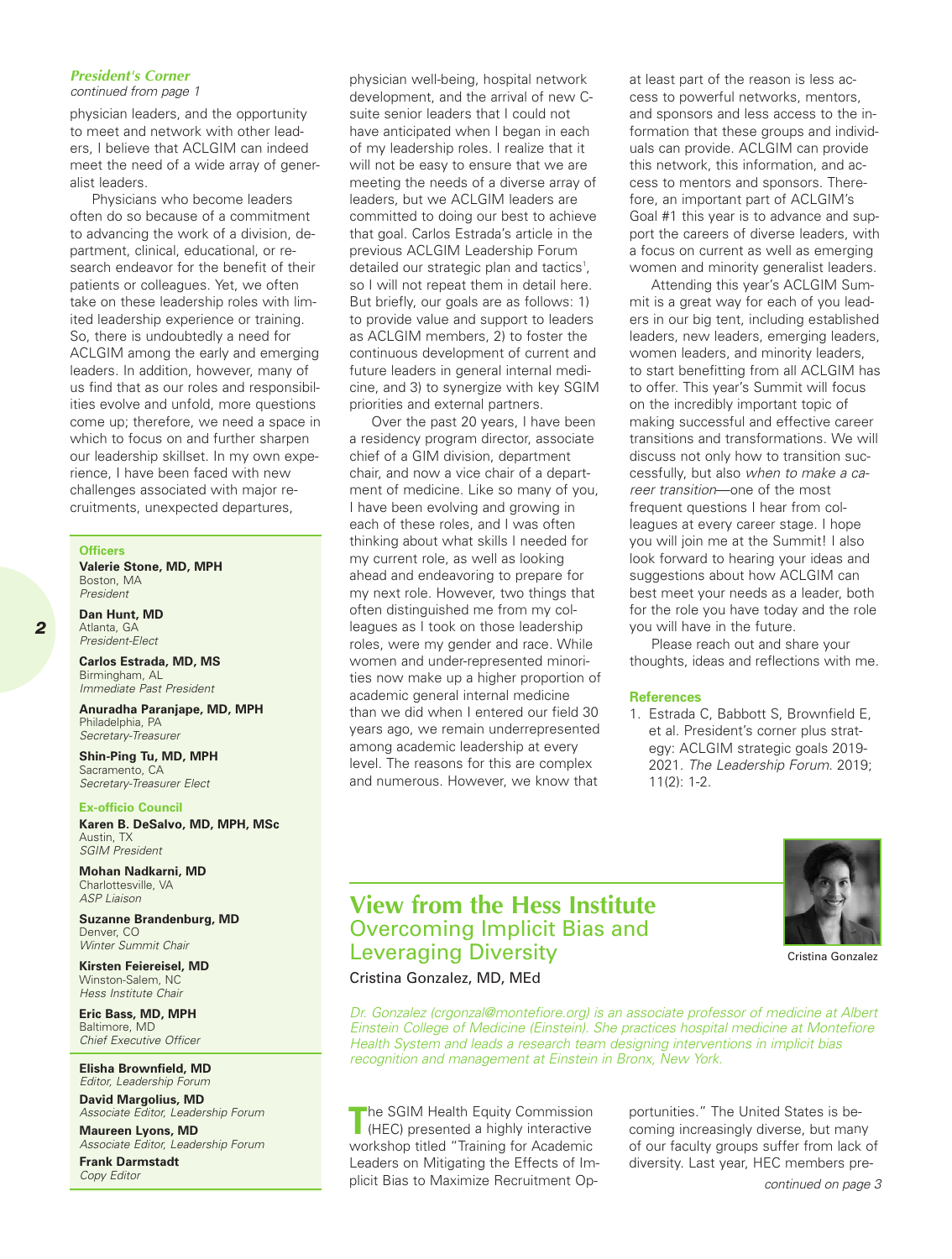#### *View from the Hess Institute continued from page 2*

sented strategies to optimize the inclusivity of the institutional environment to improve retention of existing faculty from diverse backgrounds. This year, we built on this previous work and presented strategies to recruit more faculty from diverse backgrounds into this inclusive environment. Using the search committee process as a case study, participants identified where implicit bias might limit opportunities to recruit diverse talent and articulated statements to address common myths. Participants also engaged in role-plays to develop skills to address their own biases and the potential perception of bias in contexts specific to their professional responsibilities (such as nominations and awards, resident recruitment, and admissions committees). At the end of the session, participants practiced two strategies they identified that were relevant to their professional contexts to recognize and manage implicit bias in themselves and others. For example, some participants suggested

seeking peer consultation after encounters, checking in with candidates to ask what is important to them (in terms of moving, cultural aspects in the city, etc.) as a way to be person-centered and attract diverse candidates, among others. The goal is to mitigate its influence on recruitment of diverse candidates, contributing to an equitable hiring process. This presentation was part of a series of skill-building workshops to leverage diversity and inclusion in our academic medical centers.

## **View from the Hess Institute** Getting On the Same Page: Leading within Community Partnerships Brandon Allport-Altillo, MD, MPH



Brandon Allport-Altillo

*Dr. Allport-Altillo (ballport@utexas.edu) is an assistant professor of population health, internal medicine, and pediatrics* at Dell Medical School (DMS). He practices primary care at Lone Star Circle of Care at Collinfield, a federally qualified health center, and leads the clinical arm of the Rundberg Neighborhood Health Initiative at DMS in Austin, Texas.

**M** ost of our patients' health and well-<br> **M** ness is determined by factors outside of the clinical setting. To truly advance the health of our patients, physician leaders need to partner with community and nongovernmental organizations partnerships that will involve their own unique challenges and dynamics.

Community organizations and academic institutions may have the same overarching goal of improving health in communities, but the methods used to arrive at the goal can be different and, at times, difficult to reconcile. For example, academic institutions have a research mission, but research methods—such as randomizing some

individuals to receive an intervention while others do not—may be antithetical to a community organization's instincts to provide services as broadly and equitably as possible. There may also be preexisting mistrust of academics among community partners, since academic institutions have historically failed to conduct effective community outreach and have often discriminated against or taken advantage of their surrounding communities most in need.

To improve these working relationships and make them most effective, academic institutions should recognize and proactively address issues of historic mistrust and misaligned goals or

methods. Personal connections should be formed and fostered to promote organizational relationship building and mutual trust. Academic institutions should be intentionally inclusive and egalitarian in their interactions; for example, alternating locations for joint meetings and ensuring that meetings are led by representatives from all involved parties. If tensions develop, they should be addressed openly and empathetically while highlighting shared goals and visions. These steps can help academic institutions partner effectively with community organizations to multiply their impact on population health and wellness.